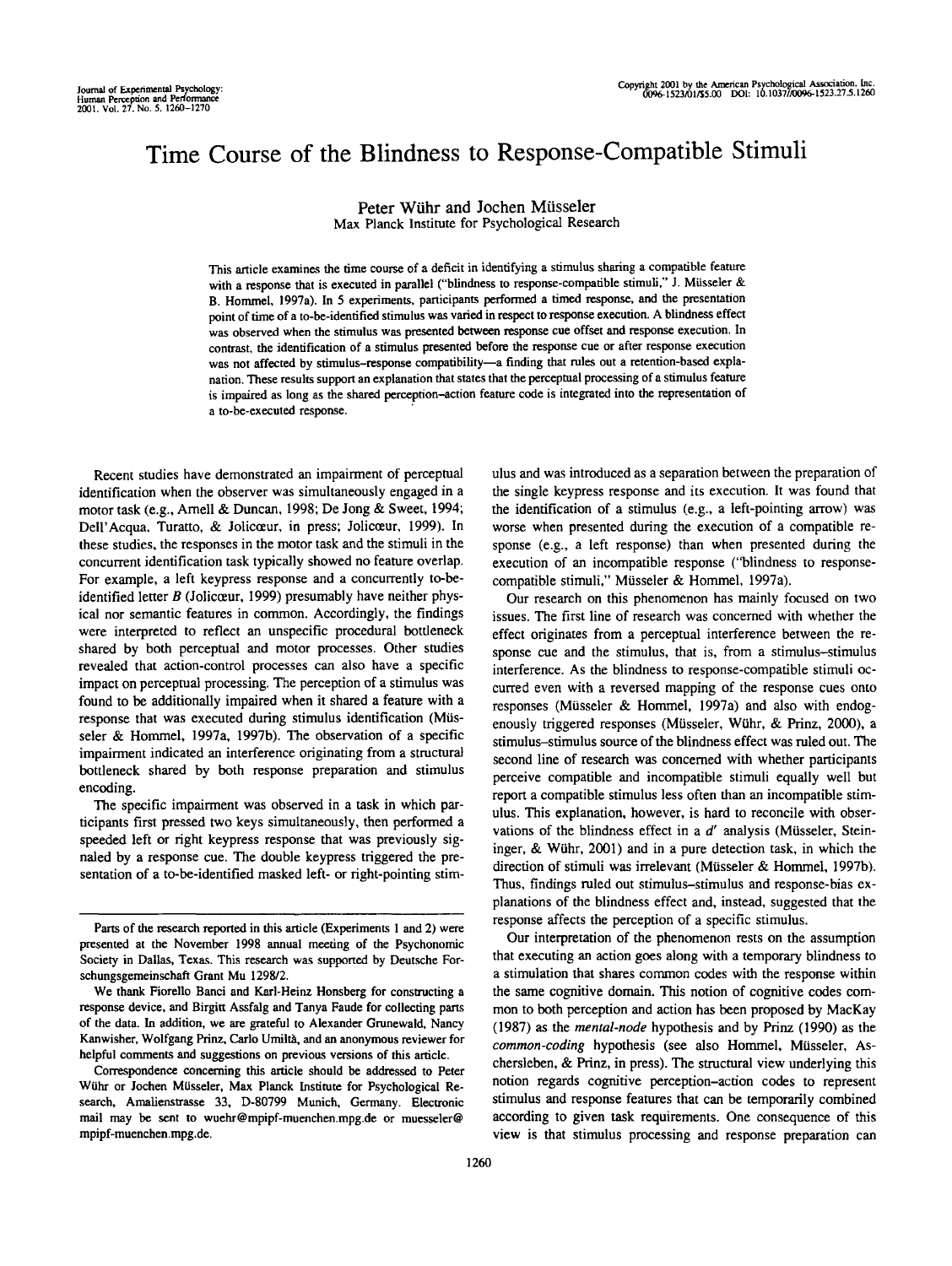overlap temporarily and structurally and, thus, are able to affect each other in a specific manner. If, for exarnple, a keypress with the right hand is required in response to an arrow poiming to the right, the RIGHT code is considered to be the common feature of perception and action; it is used when the stimulus is processed or when the corresponding action is generated (Müsseler, 1999). With this in mind, a functional description of the processes involved in the blindness effect can be sketched as folIows: To perform a left or right response, a set of corresponding (perception-action) codes is activated on the cognitive commoncoding level. This set of activated codes represents a simple version of an action plan (cf. Hommel et al., in press). The generation of an action plan will be termed *response preparation.*  To realize that plan, two additional processes have to take place. The first process is *response initiation,* that is, an internal command is given to start the execution of the response (the fiat in the sense of Jarnes, 1890; see also, De Jong, 1993). The second process is *response execution,* which results in an overt movement. In the present context, the distinction between the *initiation* and the *execution* of a response is important because it stresses the fact that the execution of a keypress response begins some time before the key is actually pressed. The initial interpretation of the blindness effect was that, with the initiation of the response, the corresponding codes fall into abrief *refractory period* (MacKay, 1986; for more details, see Müsseler & Hommel, 1997a). The refractoriness of perception-action codes during response execution was assumed to cause the blindness effect. If a stimulus has to be processed by accessing a perception-action code that is in a refractory state, then perception should be impaired.

The idea of code refractoriness has previously been used to explain other perceptual phenomena. The term *repetition blindness,* for example, refers to the observation that participants often fail to detect the occurrence of a repeated item under rapid serial visual presentation (e.g., Bavelier & Potter, 1992; Kanwisher, 1987). Among others, Luo and Cararnazza (1995) interpreted this effect as a failure of stimulus encoding because of abrief refractory period of perceptual recognition units (for an alternative interpretation, see Armstrong & Mewhort, 1995). Although the blindness effect discussed here is quite different from the repetition-blindness phenomenon, code refractoriness can be seen as a basic processing principle.

The aim of the present study was to test the refractory hypothesis and several other accounts of the blindness to responsecompatible stimuli by analyzing the temporal conditions under which the effect does and does not occur. The refractory hypothesis suggests that after a cognitive perception-action code was involved in preparing a response, this code falls into a brief refractory period during the execution of this response (MacKay, 1986; Müsseler & Hommel, 1997a). Accordingly, this account predicts that the blindness effect should be restricted to stimuli appearing during abrief period around the execution of the response. This prediction was tested in Experiments 1 and 2.

According to a second explanation, the blindness effect emerges from a peculiarity of our procedure. Consider that, before executing the response, participants always had to press both keys simultaneously. Thus, the task required participants to suppress the response until the double keypress had been performed. It is possible that the blindness effect originates from this suppression, which should last, at minimum, until the execution of the double keypress.<sup>1</sup> Experiment 3 examined the effects of removing the double keypress from the task.

The third account to be tested was whether the blindness effect is a retention-based instead of a perceptual failure. It might be that compatible and incompatible stimuli are encoded equally weH, but compatible stimuli are harder to retain or are harder to retrieve from memory. This issue was addressed in Experimems 4 and 5 by comparing identification performance for stimuli presented before and after the response cue. If the blindness effect resembles a memory failure, it should not matter whether the stimulus has to be encoded before or after the response cue.

## Experiment 1

The refractory hypothesis states that the refractoriness of perception-action codes starts with the initiation of a response, reaches its peak with response onsel. and then gradually disappears (cf. Müsseler & Hommel, 1997a). Accordingly, the blindness effect should be present only during response execution. whereas no difference between the identification performances for compatible and incompatible stimuli should occur much before and after response execution. To test this idea, we applied the timedresponse method. Each trial was provided with an isochronous sequence of three dicks, separated by 700 ms. Participants had to synchronize the response with the third dick. This synchronization is known to show a relatively high degree of accuracy (e.g., Fraisse, 1978) and enables the experimenter to present the visual stimuli temporarily with regard to the expected response onset. Five presentation points in time of the visual stimuli, hence five stimulus-response onset asynchronies (SROAs), were tested:  $-980$  ms and  $-280$  ms before the expected onset of the response, simultaneously with the response, and 280 ms and 980 ms after the response.

## *Method*

*Participants.* Fifteen volunteers were paid DM 30 *(U.S.* ~\$15) for their participation in this experiment. They averaged 26 years of age and had normal or corrected-to-normal vision.

*Apparatus and stimuli.* The experiment was perforrned in a dimly lit, soundproof room on a laboratory computer (rho-prof 200; Rhothron Corp., Homburg, Germany), which controlled stimuli presentation and data acquisition. The participants' heads were placed on a chin rest 50 cm in front of the monitor. Two microswitches of a computer mouse served as response keys that had to be pressed with the index and middle fingers of the right hand.

Visual stimuli were presented in black-on-white and were synchronized with the vertical retrace of a 71-Hz monitor. The monitor's luminance was approximately 39 cd/m<sup>2</sup>. All visual stimuli-the response cues and the to-be-identified stimuli-were arrow heads (" $\lt"$ " or " $\gt"$ ") measuring 0.6°  $\times$  1.0°. The mask was a rectangle of 0.7°  $\times$  1.3° in which every pixel was black with two-thirds probability on each trial. The auditory stimuli were clicks of 440 Hz with a duration of 40 ms.

*Procedure.* The sequence of events is shown in Figure I. First, the response cue was shown for 2,016 ms, *1.5°* below the screen center. After a blank interval of 700 ms, three clicks appeared with an interclick interval of 700 ms. Participants were instructed to briefly press both mouse keys

 $<sup>1</sup>$  We are grateful to Wolfgang Prinz and Carlo Umiltà for suggesting this</sup> alternative interpretation.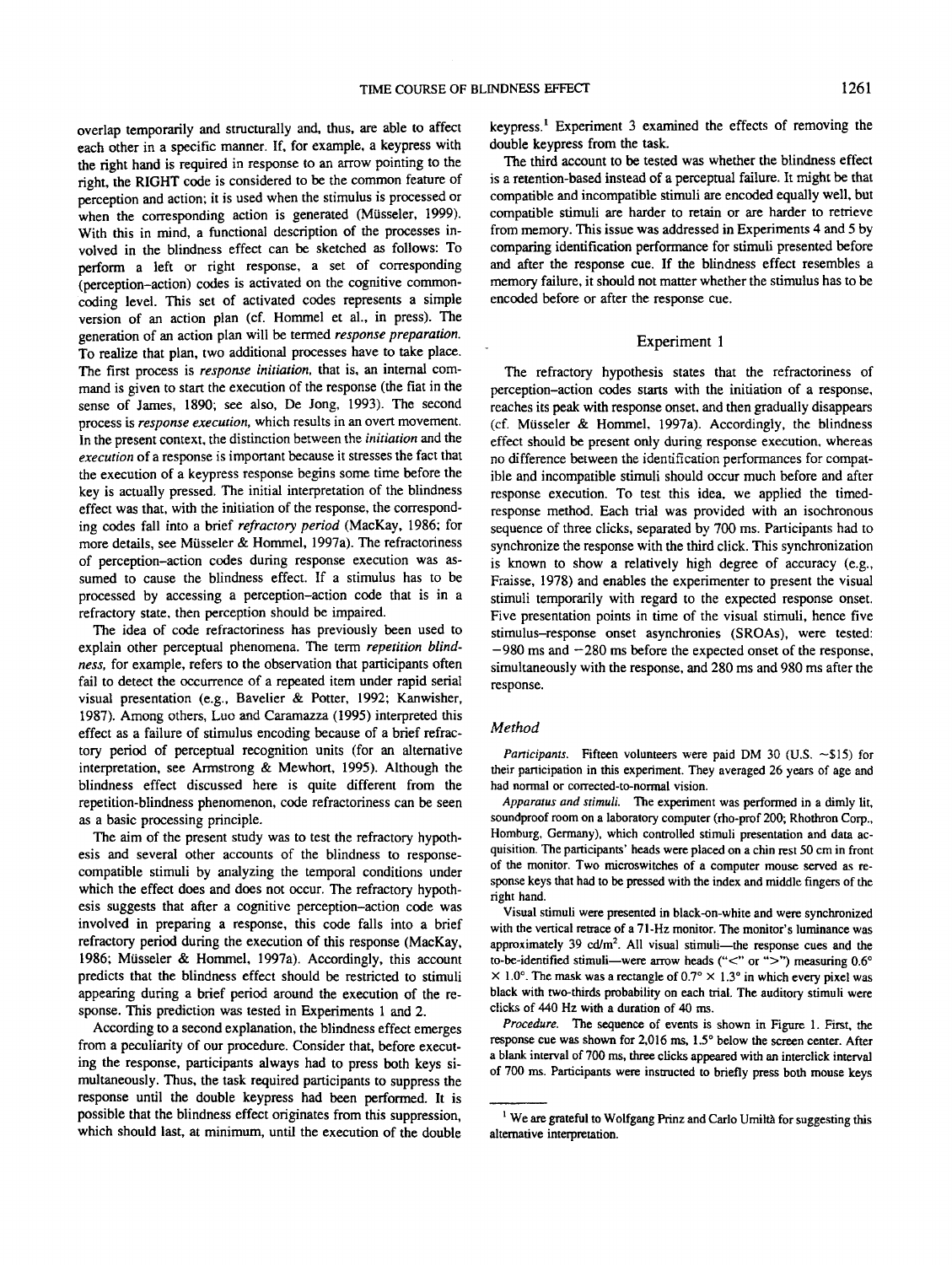

*Figure* 1. Series of events in Experiments 1-4. in which a timed-response method was applied. Participants had to synchronize responses with isochronously presented dicks. In all experiments. a cued response (a left keypress in the depicted example) had to be performed  $\pm 250$  ms around the third dick. In Experiments 1 and 2. a neutral double keypress was to precede the cued response in between 600 and 100 ms before the third click. While doing this, a masked arrow was presented for an individually adjusted time. An arrow could be presented at different points in time relative to the onset of the third dick and thus relative to the expected response onset. A trial was completed with an unspeeded judgment of the arrow.  $R =$  critical left or right response;  $S =$  masked left- or rightpointing arrow.

simultaneously after the second but before the third dick. and then to press the one key indicated by the response cue in synchronization with the onset of the third dick. Both responses could be realized within overlapping intervals of 500 ms each. The double keypress had to be performed between 600 and 100 ms before the third click's onset to establish a mean response onset asynchrony similar to the previous experiments  $(-350 \text{ ms};$ e.g., Müsseler & Hommel, 1997a). The single keypress response had to be performed between  $\pm 250$  ms around the onset of the third click. Violations of the first interval resulted in a so-called *double fault.* Missing the second interval was called a *beat mistake.* 

The to-be-identified stimuli appeared with 1 of 5 SROAs relative to the onset of the third click (see below). The visual stimulus was presented 1.5<sup>o</sup> above the screen center for abrief. near-threshold presentation duration. This duration was adjusted individually for each participant in the pretest. and from block to block throughout the whole experiment in order to avoid ceiling or floor effects in identification performance. The duration was increased or decreased by one verrical retrace of the monitor if the identification rate in the last block was below 60% or above 90%. respectively.

The stimulus was replaced by the mask. which stayed on the screen for 1,008 ms after the third click (for SROAs  $\leq$  0 ms) or after stimulus presentation (for  $SROAs > 0$  ms), respectively. After a further blank interval of 256 ms. a left and right arrow appeared. one above the other. at the right margin of the screen (judgment screen). Verrical arrow position varied randomly from trial to trial. Parricipants judged the direction of the masked arrow by pointing with the mouse to the corresponding arrow and confirming their choice by pressing both mouse keys simultaneously. These judgments were not speeded. Finally. at the end of each trial. participants received different error messages for each kind of error (double faults. beat mistakes. false responses. wrong judgments of visual stimuli) that had occurred in that trial. In the case of error-free performance. the next trial started 750 ms after the offset of the judgment response.

Participants were given 20 trials for practice. which were not analyzed. They were instructed to try to accomplish the response task and the identification task as accurately as possible. Additionally. it was stressed that the to-be-performed responses and the to-be-identified stimuli were combined randomly on each trial.

*Design.* Each participant received 640 experimental trials divided in two sessions. with a total duration of approximately 2 hours: 2 (compatibility)  $\times$  5 (SROA)  $\times$  2 (repetitions)  $\times$  16 (blocks)  $\times$  2 (sessions). The left or right keypress response was paired with the presentation of the left- or right-pointing arrow. yielding two compatible (left-Ieft and right-right) and two incompatible (left-right and right-Ieft) combinations. AdditionaIly. five presentation points in time of the visual stimuli. hence five SROAs, were tested  $(-980, -280, 0, 280,$  and  $980$  ms). Each participant was presented with all combinations in a randomized order.

## *Results*

One participant was excluded from further analysis because of a high percentage of trials with double faults (32% compared with the mean of  $8\%$  [ $SD = 8$ ] for the whole sample). The results are summarized for the remaining 14 participants. The mean presentation time of the stimulus was 49 ms. False responses occurred in 1.2% of the trials, which were not further analyzed.<sup>2</sup> The percentages of double faults and beat mistakes (i.e., performing either the double keypress or the response outside the allowed time window) were 6.3% and 3.5%. In a 2 (compatibility)  $\times$  5 (SROA) analysis of variance (ANOVA), compatibility did not significantly affect the synchronization errors.

More important. stimuli that were compatible with a response showed a lower identification rate (.77) than did incompatible stimuli (.84). This difference resulted in a significant main effect of compatibility in a 2  $\times$  5 ANOVA,  $F(1, 13) = 5.14$ ,  $MSE =$ 0.036,  $p < 0.05$ . This main effect has to be interpreted with the SROA variation yielding a significant interaction of both factors,  $F(4, 52) = 4.19$ ,  $MSE = 0.006$ ,  $p < 0.01$ . As Figure 2 illustrates, the difference between the overall identification rates for compatible and incompatible stimuli was established under negative and zero SROA conditions. For stimuli preceding the response by  $-980$  ms, the identification rate for compatible stimuli was 17% lower than that for incompatible ones. The difference reduced to 9% for stimuli presented  $-280$  ms before response onset and shrank to 7% for stimuli presented with the minimal SROA of approximately 0 ms. Finally, the identification performance with negative SROAs was lower (.73 and .80 for  $-980$  ms and  $-280$  ms SROA, respectively) than with the other SROAs (.85, .83, and .83 for 0 ms,  $+280$  ms, and  $+980$  ms SROA, respectively) yielding a significant main effect of SROA, F(4, 52) = 9.40, *MSE* = 0.007,  $p < .001$ .

To test the predictions conceming the appearance or nonappearance of a blindness effect for the different SROA levels, we performed additional  $t$  tests. As expected, the blindness effects were significant for the  $-280$  ms SROA,  $t(13) = 2.41$ ,  $p < .025$ , and for the minimal SROA of approximately 0 ms,  $t(13) = 2.18$ ,  $p < .025$  (both one-tailed). The significant blindness effect was unexpected for stimuli presented nearly I s before the onset of the

<sup>&</sup>lt;sup>2</sup> Note that an error percentage of 1.6% reflects only one error in 64 trials.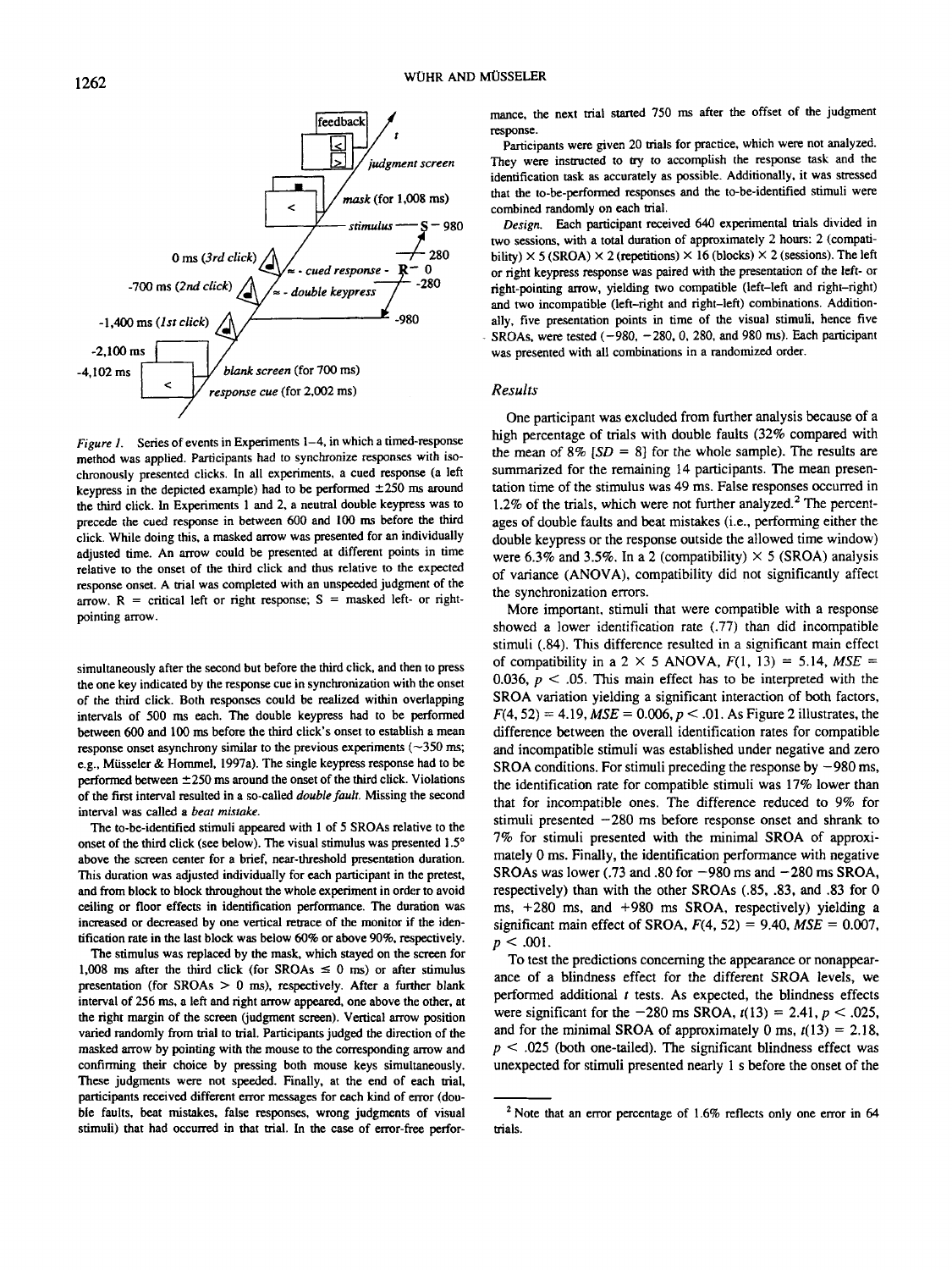

*Figure 2.* Mean identification probabilities for response-compatible and response-incompatible stimuli in Experiment 1 ( $N = 14$ ; each data point rests on about 800 observations; error bars are standard errors between participants). A left- or right-pointing arrow was presented at five points in time with respect to the execution of a left or right response. Chance level is .5.  $R =$  left or right response;  $S =$  masked left- or right-pointing arrow.

response,  $t(13) = 2.78$ ,  $p < .025$  (two-tailed). The identification dis advantage for compatible stimuli presented after response onset was equally small and not significant.

The following mean response latencies were observed: The double keypress and the response preceded the onset of the third dick by 363 ms and 41 ms, respectively. The difference between both response onsets resembles an asynchrony of 322 ms, which is similar to previous observations (e.g., Müsseler & Hommel, 1997a). The mean latency of the judgments, measured from the onset of the judgment screen, was 1,092 ms. None of these measures was affected by compatibility, as corresponding 2 (compatibility)  $\times$  5 (SROA) ANOVAs showed.

## *Discussion*

The results of Experiment 1 were dear. The identification of a compatible stimulus was impaired until the onset of the response, and this blindness to response-compatible stimuli even increased when the stimulus was presented earlier. In contrast, stimulus identification after response onset was not affected by stimulusresponse compatibility.

The results contradict the assumption that the refractory mechanism starts with the execution of the response and is most effective around response onset. Contrary to this assumption, the blindness effect was largest with the SROA of  $-980$  ms and was somewhat reduced with the SROAs of  $-280$  ms and 0 ms. Thus, the blindness effect was not restricted to the execution phase of a response. Given that, when does it emerge? The next experiment was designed to examine the temporal limits of the effect.

## Experiment 2

Experiment 2 was aimed to replicate and extend the findings of Experiment 1. In Experiment 1, the largest SROA was  $-980$  ms. In Experiment 2, the stimulus was presented either  $-2,002$  ms,  $-1,400$  ms,  $-630$  ms, or  $-140$  ms before the (expected) onset of

the response. The largest negative SROA corresponded to an interstimulus interval (ISI) of 98 ms between response-cue offset and stimulus onset. Thus, these SROAs covered the complete time range in which the to-be-performed response had to be prepared and maintained.

### *Method*

*Panicipants.* Sixteen individuals, average age of 26 years. were paid DM 30 (\$15) for participation. None of them had participated in Experiment 1.

*Apparatus. stimuli. and procedure.* These were identical to Experiment 1, with one exception. With the SROA of  $-2,002$  ms, the onset of the to-be-identified stimulus was lemporarily separated from the response-cue presentation by only 98 ms. U response cue and stimulus were presented in such rapid succession. and if they were identical in visual shape, a perceptual-based restraint cannot be excluded (cf. the repetition-blindness effect). To counteract this problem, response cues were now dark or white squares (each  $0.6^{\circ} \times 0.6^{\circ}$ ), indicating a left or right response.

*Design.* In this experiment, the SROA factor had four levels  $(-2,002)$ ms,  $-1.400$  ms,  $-630$  ms, and  $-140$  ms) resulting in a 2 (compatibility)  $\times$ 4 (SROA) within-participants design. The experiment contained 512 trials divided in two sessions: 2 (compatibility)  $\times$  4 (SROA)  $\times$  2 (repetitions)  $\times$ 16 (blocks)  $\times$  2 (sessions).

# *Results*

The masked stimulus was presented for 26 ms on average. False responses occurred in 2.7% of the trials and were not further analyzed. The percentages of double faults and beat mistakes were 10.6% and 4.9%, respectively. Compatibility did not significantly affect the synchronization errors in a 2 (compatibility)  $\times$  4 (SROA) ANOVA.

As can be seen from Figure 3, compatible stimuli were identified less accurately than were incompatible stimuli (.69 vs .. 78). This finding was confirmed by a significant main effect of compatibility in a 2  $\times$  4 ANOVA,  $F(1, 15) = 12.95$ ,  $MSE = 0.017$ ,  $p < .01$ . The main effect of SROA was also significant due to a



*Figure* 3. Mean identification probabilities for response-compatible and response-incompatible stimuli in Experiment 2 ( $N = 15$ ; each data point rests on about 790 observations; error bars are standard errors between participants). A left- or right-pointing arrow was presented at four points in time with respect to the execution of a left or right response. Chance level is .5.  $R =$  left or right response;  $S =$  masked left- or right-pointing arrow.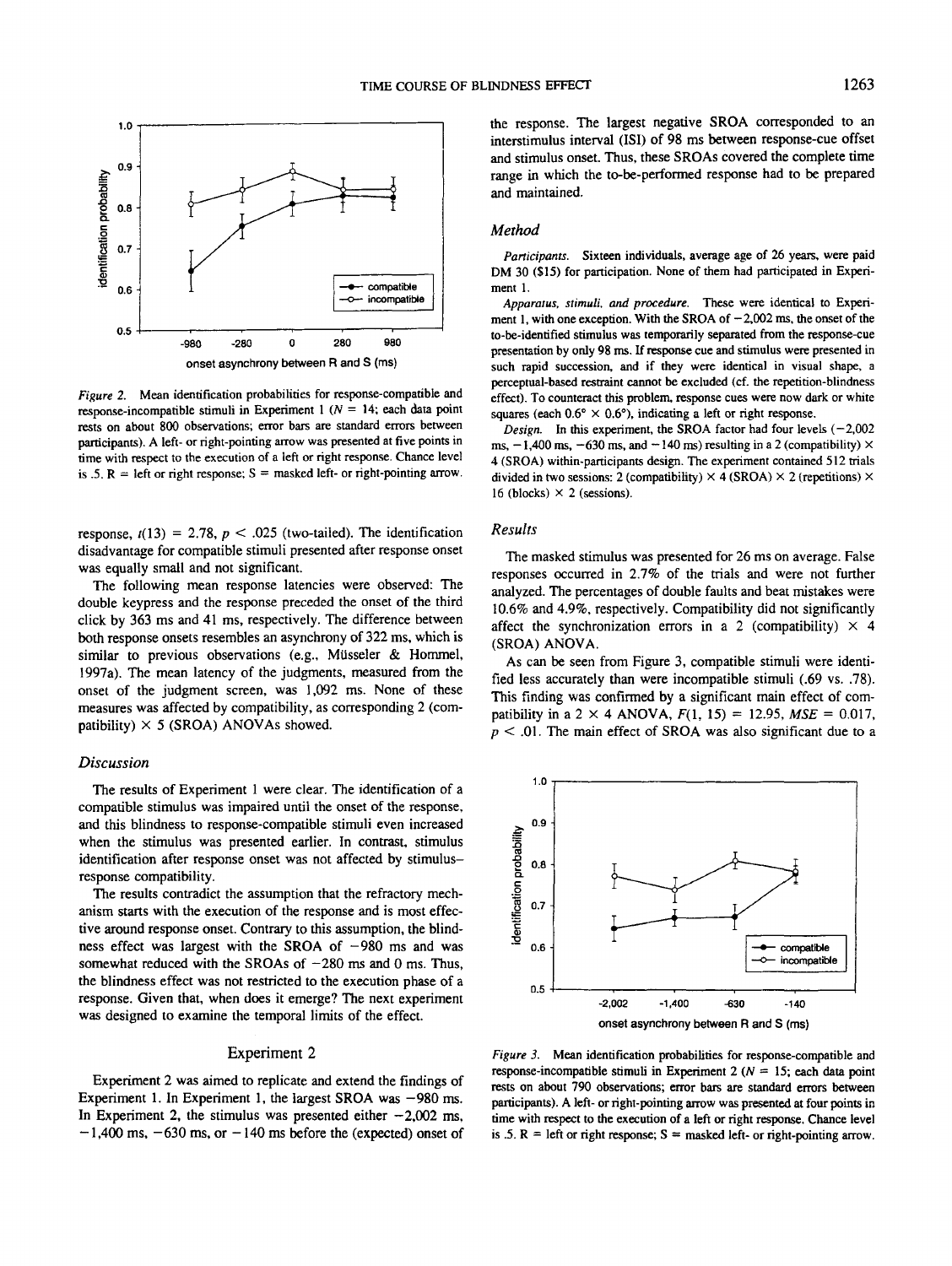decreased identification performance with longer (negative) SROAs,  $F(3, 45) = 4.84$ ,  $MSE = 0.008$ ,  $p < .01$ . However, as separate one-way ANOVAs showed, the increase of identification performance with SROA was only significant for the compatible condition,  $F(3, 45) = 6.90$ ,  $MSE = 0.008$ ,  $p < .01$  ( $p > .20$ , for the incompatible condition). For the SROAs of  $-2,002$  ms,  $-1,400$  ms, and  $-630$  ms, the identification of compatible stimuli was always worse compared with the identification of incompatible arrows. Only with the smallest SROA of  $-140$  ms, the identification performance for compatible and incompatible stimuli did not differ. This pattern of results obviously gave rise to a significant interaction of both factors,  $F(3, 45) = 3.05$ ,  $MSE =$ 0.009,  $p < .05$ .

The following mean latencies were observed: The double keypress was performed 386 ms before the third dick, the response followed the third dick by 6 ms, and the mean judgment time was 1,106 ms. The asynchronies of the double keypress and the judgment times were not affected by compatibility (all *ps* > .30), but the asynchronies of the response revealed a significant interaction of compatibility and SROA,  $F(3, 45) = 3.35$ ,  $MSE = 79.29$ ,  $p <$ .05. Compatible responses were executed earlier with respect to the third dick than incompatible responses were, with the larger SROAs of  $-2,002$  and  $-1,400$  ms, but they were executed later with the smaller SROAs of  $-630$  ms and  $-140$  ms. Because a significant blindness effect had been observed for all three larger SROAs, there was no covariation between worse identification performance and slower response execution in the compatible condition, as compared with the incompatible condition. In addition, none of the differences in the asynchronies was larger than 8 ms.

# *Discussion*

The results of Experiment 2 confirmed and extended those of Experiment 1. Participants had great difficulties identifying response-compatible stimuli presented over the whole interval between response-cue presentation and the double keypress, ranging from  $-2,002$  to  $-630$  ms. However, there was no blindness effect for stimuli presented  $-140$  ms before the onset of the response. The disappearance of the blindness effect with the -14O-ms SROA rnight have to do with expectancy. With the arrangement of SROAs in Experiment 2, participants could have leamed that the stimulus would appear around the execution of the response if the stimulus had not been presented before the execution of the neutral double keypress. The possibility of expecting the stimulus with the SROA of  $-140$  ms in Experiment 2 could have enabled the participants to better prepare for stimulus processing in that condition (cf. De Jong & Sweet, 1994), which could have weakened the blindness effect.

The results of Experiments 1 and 2 yielded strong evidence against the refractory hypothesis. In particular, the blindness effect was not restricted to the phase of executing the response after the neutral double keypress. In contrast, the perceptual impairment appeared also in earlier phases in which the response had to be prepared and maintained. Which mechanisms are able to account for this time course of the blindness to response-compatible stimuli? Experiment 3 tested two possible explanations. According to the first explanation, the inhibition of perception-action codes is responsible for the blindness effect. whereas the second explanation attributes the blindness effect to the activation of these codes.

### Experiment 3

So far, in all experiments on the blindness effect, the participants performed a neutral double keypress briefly before they executed the single keypress response (e.g., Müsseler et al., 2000, 2001). Thus, the participants were required to execute the response after the neutral double keypress. This task rnight be accomplished by preparing and then inhibiting the response until the neutral double keypress was executed. In other words, the activation of the neutral double keypress might temporarily exert an inhibitory impact on the perception-action codes representing the responsesimilar to a mechanism proposed to account for the problem of serial order in motor control (Estes, 1972; see Rosenbaum, 1991, for a critical discussion). Consequently. the inhibited representation of the response might also affect the left-right code that is necessary for the encoding of the stimulus, thus producing the blindness effect.

This inhibition explanation makes two major predictions. The first prediction is that the blindness effect should be most pronounced before the execution of the neutral double keypress, whereas the effect should quickly disappear after its execution. This prediction fits weil with the time course of the blindness effect observed in Experiments I and 2. In these experiments. a strong blindness effect was consistently observed before the execution of the neutral double keypress. Between the neutral double keypress and the response, however, the blindness effect became unreliable. It occurred in Experiment 1 (SROA  $= 0$  ms) but not in Experiment 2 (SROA =  $-140$  ms). The second prediction of the inhibition explanation is that the blindness effect should disappear if the participants do not have to perform the neutral double keypress before the response.

According to the second explanation, it is not the inhibition of perception-action codes that interferes with the processing of a stimulus, but the fact that these codes are already in use or occupied by the representation of a response. According to the two-process model of action planning, proposed by Stoet and Hommel (1999), the preparation of a motor response consists of two consecutive stages: first, the activation of perception-action codes, then the integration of these codes (cf. Hommel et al., in press). The important assumption for the present discussion is, once a perception-action code is integrated into the representation (or plan) of a response, this code is occupied. The *occuparion* of a perception-action code means that this code is not inhibited, but it is less available for other cognitive activities-for example, for the perceptual processing of a response-compatible stimulus. This occupation explanation predicts a similar time course of the blindness effect as the inhibition explanation described above. However, in contrast to the inhibition explanation, the occupation explanation predicts that the blindness effect should still occur if the participants do not have to perform the neutral double keypress before the response.

## *Method*

*Participants.* Sixteen volunteers, average age of 25 years, were paid DM 30 (\$15) for their participation in the experiment. None of them had participated in the previous experiments.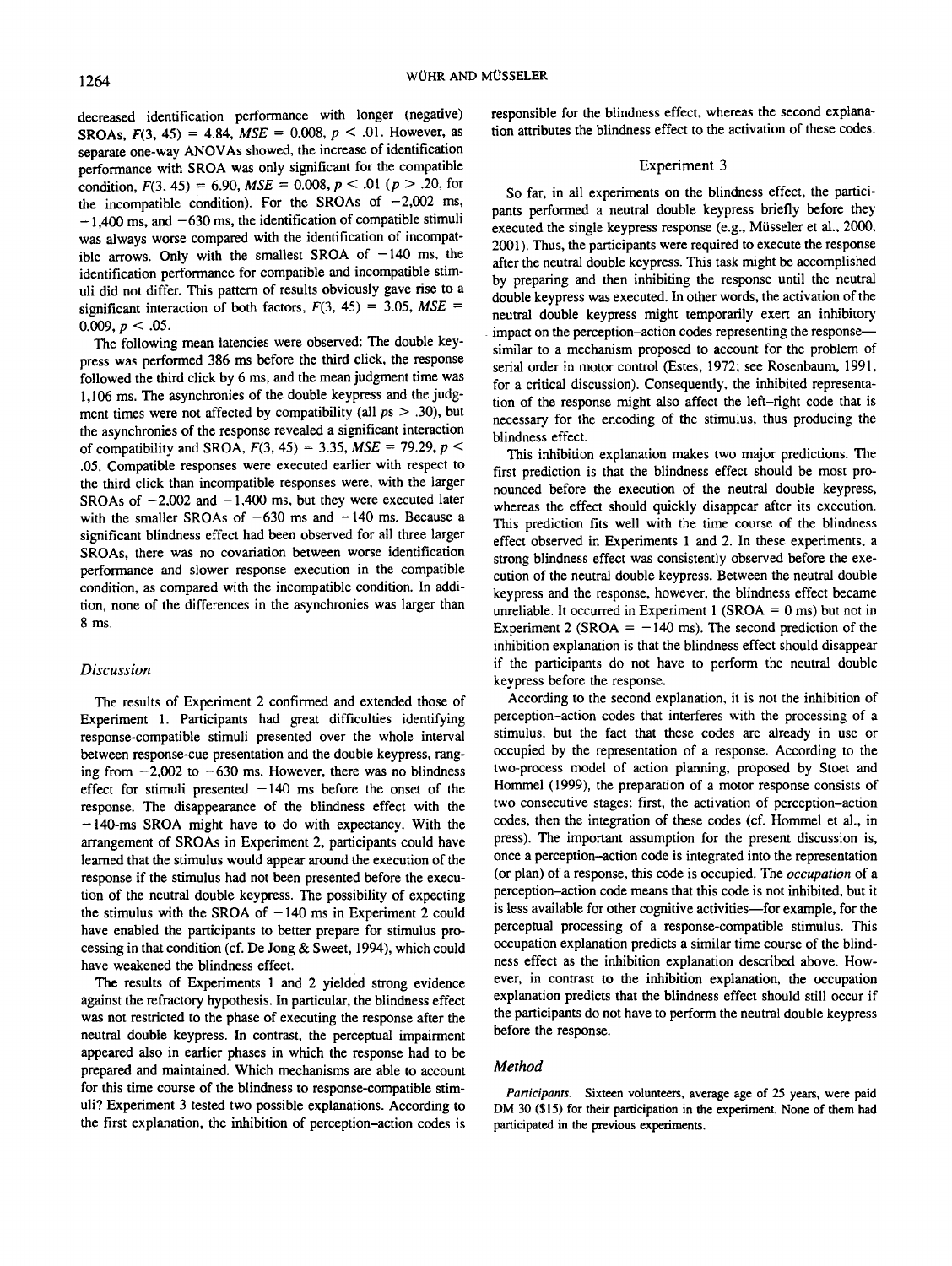*Stimuli. design. and procedure.* These were the same as in Experiment I with the following two modifications: First. the execution of the double keypress between the second and third click was removed from the procedure. Second. the responses were recorded wirh touch-sensitive keys. Two metal plates, each measuring  $1.5 \times 1.5$  cm and separated by 2 cm, were mounted on a board. Participants were instructed to respond by touching the two plates with the index and middle fingers of their right hand. They were told to keep their fingers on the plates throughout each trial and only to lift them, as briefly as possible, to respond simultaneously with the third click. If the fingers did not rest on the plates, the trial was not started. Lifting the responding finger (movement onsel) was not allowed until 600 ms before the third click. The response itself (movement offset) had to be performed within  $\pm 250$  ms around the third click.

# *Results*

Two participants were excluded from the analysis. The first participant was dropped because his performance in the incompatible condition was at chance (50%). whereas his performance was almost perfect in the compatible condition (95%). Thus. it seemed that this participant always judged the stimulus in the same direction as the response. By contrast. the entire group achieved approximately equal performance of 75% in both conditions ( $SD =$ 8. and  $SD = 9$ , for the compatible and incompatible condition. respectively). The second participant was excluded because in 24% of the trials, his fingers did not rest on the keys between response cue presentation and the response intervaI, whereas the whole sample violated this criterion in only  $2\%$  *(SD = 6)* of the trials. The remaining 14 participants performed false responses in 0.4% of the trials, which were not further analyzed. In 4.3% of the trials, beat mistakes occurred, which did not depend on compatibility in a 2 (compatibility)  $\times$  5 (SROA) ANOVA.

A 2  $\times$  5 ANOVA indicated that the identification rates varied with the SROA,  $F(4, 52) = 5.87$ ,  $MSE = 0.006$ ,  $p < .01$  (cf. Figure 4). However, the influence of SROA on identification performance was again limited to the compatible condition,  $F(4, 4)$ 



*Figure* 4. Mean identification probabilities for response-compatible and response-incompatible stimuli in Experiment 3 ( $N = 14$ ; each data point rests on about 850 observations; error bars are standard errors between participants). A left- or right-pointing arrow was presented at the same points in time as in Experiment I. Participants had to perform only a left or right response by briefly lifting their finger from a touch-sensitive metal plate. Chance level is .5.  $R =$  left or right response;  $S =$  masked left- or right -pointing arrow.

 $52$ ) = 8.79, MSE = 0.008,  $p < .001$  ( $F < 1$  for the incompatible condition). Moreover, identification performance was affected by the interaction of SROA and compatibility,  $F(4, 52) = 4.65$ ,  $MSE = 0.04$ ,  $p < .01$ . Planned comparisons localized the only significant difference for the SROA of  $-980$  ms, in which compatible stimuli were identified less accurately than incompatible stimuli,  $t(13) = 3.01$ ,  $p < .01$  (one-tailed; all other  $ps > .30$ ).

On average, correct responses were given by leaving the sensory plates 252 ms before the third dick and by touching them 222 ms later, that is, 30 ms before the third click. Correct judgments were given 946 ms after the onset of the judgment screen. None of these measures depended on compatibility (all  $ps > .35$ ).

# *Discussion*

The main result of Experiment 3 was a significant blindness to response-compatible stimuli that were presented approximately 1 s before the onset of a single keypress, although this response was not preceded by a neutral double keypress. This result dearly supports the occupation explanation, according to which the integration of perception-action codes into an action plan for a response occupies these codes, and thereby impairs the processing of a response-compatible stimulus, independently from another response that precedes or follows the single keypress. At the same time, the results contradict the inhibition explanation, according to which the neutral double keypress is necessary to obtain the blindness effect.

However, one might argue that in Experiment 3, the necessity to inhibit the response did not emerge from the double keypress but from the necessity to wait for the occurrence of the third dick. There are at least two arguments against this modified inhibition assumption. First, the blindness effect was also observed in studies in which the timed-response method was not used (e.g., Müsseler & Hommel, 1997a). In these studies, participants were allowed to execute the response whenever they wanted. The only constraint was to execute the double keypress before the response. Second, the blindness effect also occurred in experiments in which the participants responded to the response cue as quickly as possible (Müsseler & Wühr, in press). Therefore, in the latter experiments, a temporary suppression of the response was not necessary at all. These findings speak against an inhibition explanation of the blindness effect while supporting the occupation explanation.

Finally, another result of Experiment 3 needs to be discussed. In this experiment, the bIindness effect was only observed with the earliest presentation of the stimulus  $(-980 \text{ ms}$  SROA). In contrast, in Experiment 1, a smaller but significant blindness effect was also observed with stimuli presented  $-280$  ms before or almost simultaneously with the response. The main difference between these experiments was that the response was preceded by a double keypress in Experiment 1 but not in Experiment 3. One may argue that this difference encouraged the participants of Experiment I to maintain a cognitive representation of the response for a longer time than the participants of Experiment 3 did. In particular, after the double keypress, which was performed approximately 350 ms before the third dick, the participant must choose the fmger with which to repeat the keypress. If, however, only a single keypress is demanded-as in Experiment 3-the corresponding finger could already be Iifted at least 500 ms before the third dick. Once the finger is lifted, a cognitive representation of the response might no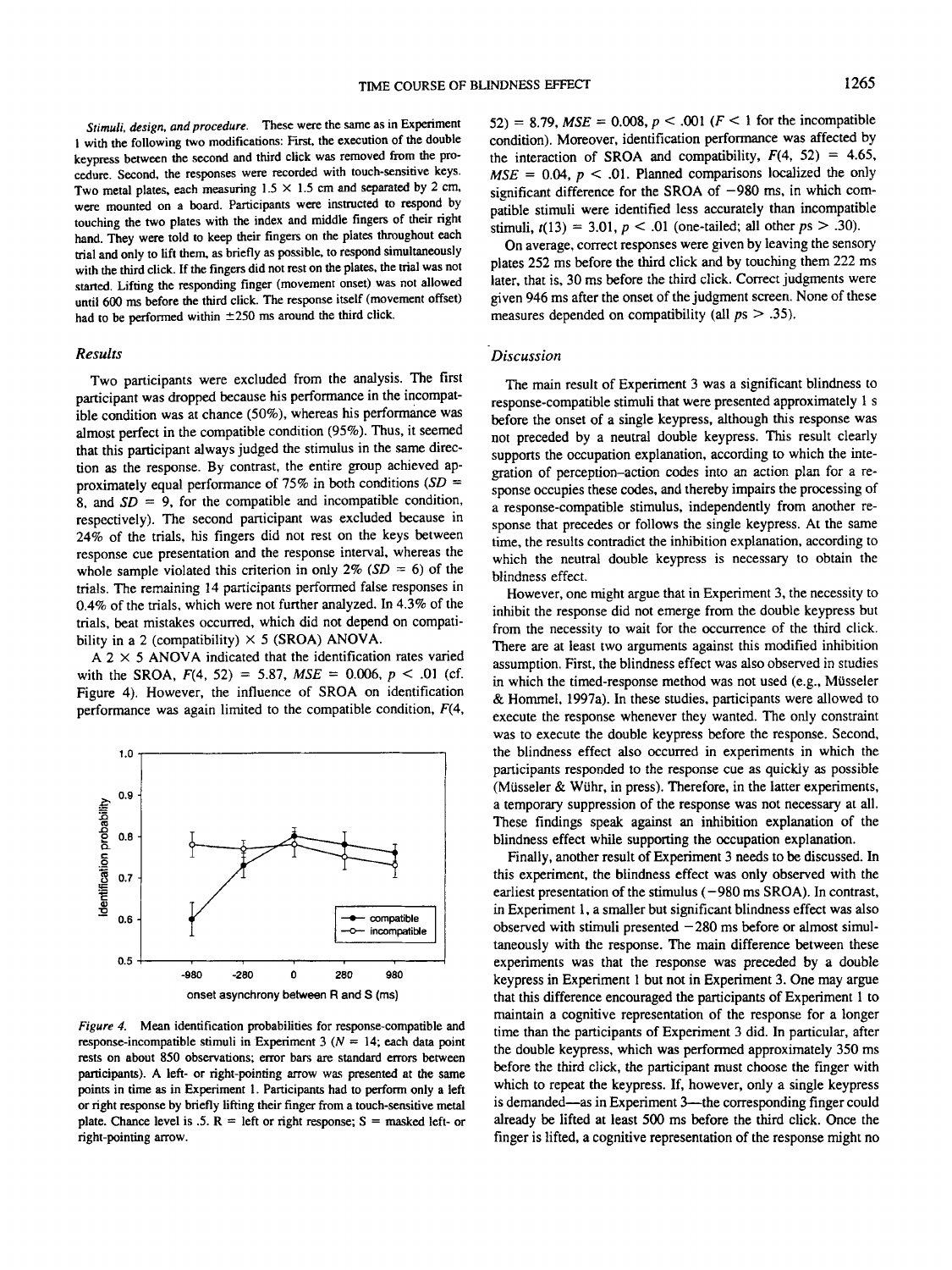longer be necessary. Thus, in the latter case, stimuli appearing less than 500 ms before the third dick may no longer be affeeted by the response task. whereas in the former ease they are still likely to appear while the response (sequence) is cognitively represented.

Whereas the first three experiments were concerned with possible sources of the blindness effeet. Experiments 4 and 5 were concerned with the possible locus of the blindness effect. That is, the examination of whether the blindness effect is a failure to encode the stimulus or a failure to memorize il.

## Experiment 4

Until now, the findings indieated that the blindness effeet resembles a failure to encode stimuli caused by the simultaneous preparation and maintenanee of a eompatible response. On the other hand, the time course of the blindness effeet observed in Experiments 1-3 indicated an increase in the size of the blindness effeet with inereasing SROA. In other words, the blindness effect seemed to inerease with the duration of the retention interval. This observation suggests that the blindness effect is not a failure of pereeptual encoding but a failure of (short-term) memory. A memory-failure account of the blindness effect states that compatible and ineompatible stimuli are equally weil eneoded. but eompatible stimuli have a higher risk to be forgotten during the remainder of the task.

Research on human memory has shown that the similarity between items has adetrimental effect on memory of these items. For example, the reeall of repeated items in astring of digits or letters is known to be poorer than the reeall of nonrepeated items, even if the individual items are shown long enough to warrant eorreet pereeptual encoding (Ransehburg effeet; Ransehburg, 1902; for an overview. see Henson. 1998). Among other ideas. the Ransehburg effeet has been explained by a bias against guessing repeated items.

The purpose of Experiments 4 and 5 was to examine the plausibility of a memory-based explanation of the blindness effeel. Participants identified a stimulus when it was presented before the response cue or-as in the previous experiments-when it oceurred between response-eue presentation and response onsel. The eritieal eondition was the presentation of the stimulus before the response eue. In this ease, the to-be-performed response may obviously not affeet the pereeptual encoding of the stimulus. However. if the blindness effeet is due to a memory failure. then interferenee should be even stronger in this eondition because the retention interval is longer eompared with the eondition in whieh the stimulus is presented after the response eue.

## *Method*

*Participants.* Fifteen volunteers. average age of 22 years, were paid DM 15 (\$7) for participation. None of them had participated in the previous experiments.

*Apparatus and stimuli.* This experiment ran on a Maeintosh Uei computer (Apple. Cupertino. CA) with a 17" color monitor of 75 Hz. Otherwise, presentation conditions were the same as in Experiments 1-3, with the following modifieations: The response cue was a 500-Hz tone that was presented for 100 ms either to the left or right ear by headphones. The tone indicated a to-be-synchronized left or right response (see below). The to-be-identified arrowheads measured  $0.8^{\circ} \times 1.6^{\circ}$  of visual angle, and the mask was a rectangle of  $1.0^{\circ} \times 2.0^{\circ}$  that consisted of randomly arranged rods with the orientation of the arrowheads.

*Procedure.* Tbe response eue was presented either to the left or right ear. Following the tone's onset by 1,400 ms, a sequence of three clicks appeared with an interclick interval of 700 ms. Participants were instructed to press a key ipsilateral to the response-eue tone in synehronization with the third click. Asynchronies larger than  $\pm 250$  ms were considered an error. As in Experiment 3. participants did not have to perform a neutral double keypress before the response.

The presentation time of the visual stimulus was adjusted from block to block according to the same rule as in Experiments 1-3. However, the presentation times for visual stimuli presented before and after the response cue were adjusted independently in order to achieve comparable degrees of difficulty. Another modification of the experiment was that the trials in which participants made errors in the response task (false responses, beat mistakes) were repeated once at the end of the block. The intertrial interval was 2,106 ms and the experiment was run in one session.

*Design.* Tbe to-be-identified stimulus was presented with equal probability before or after the response cue, that is, the stimulus appeared  $1,400$ rns before the onset of the response eue, or it was presented 1.800 rns or 2.293 rns after the response eue. These eonditions eorresponded to SROAs of  $-4,200$  ms,  $-1,000$  ms, and  $-507$  ms, respectively. Compatibility and SROA were crossed in a  $2 \times 3$  design. Each participant received 320 experimental trials in randomized order.

# *Results*

The mean presentation times for visual stimuli presented before and after the response cue were 56 and 46 ms, respectively. This difference was significant,  $t(14) = 2.93$ ,  $p < .01$  (two-tailed). Participants performed false responses in 0.8% and beat mistakes in 1.7% of the trials. These low error rates were not further analyzed.

Collapsed aeross eompatibility, partieipants yielded an identifieation rate of .76 for stimuli presented before the response eue. For stimuli presented after the eue. identifieation rates were .77 and .78 for the SROAs of 1,000 ms and 507 ms. respeetively. Collapsed across SROA, identification rates were identical for the compatible and the ineompatible eondition (.77). The main effeets of both factors in a 2  $\times$  3 ANOVA were not significant (both  $Fs < 1$ ). However, the interaction was significant,  $F(2, 28) = 4.83$ ,  $MSE =$ 0.002,  $p < 0.05$ . This interaction was due to the fact that compatible stimuli were identified less accurately than incompatible stimuli (.75 vs .. 80) only when the stimuli were presented after the response cue and preceded the response by 1,000 ms,  $t(14) = 2.40$ ,  $p < .025$  (one-tailed; all other  $ts < 1$ ; see Figure 5).

On average, participants performed the response 30 ms after the onset of the third click. A 2  $\times$  3 ANOVA on the asynchronies between the responses and the third diek showed no signifieant effeel.

## *Discussion*

In Experiment 4, the judgment of a visual stimulus was not affected by stimulus-response eompatibility when the stimulus was presented before the response eue. In eontrast, when the stimulus occurred between the response eue and the response. response-eompatible stimuli were reported less frequently than response-ineompatible stimuli. If the blindness effeet originates from an interference in short-term memory, then the disadvantage in reporting response-compatible stimuli should have been more pronouneed in the former eondition, because in this eondition the retention interval was more than twice as large as in the latter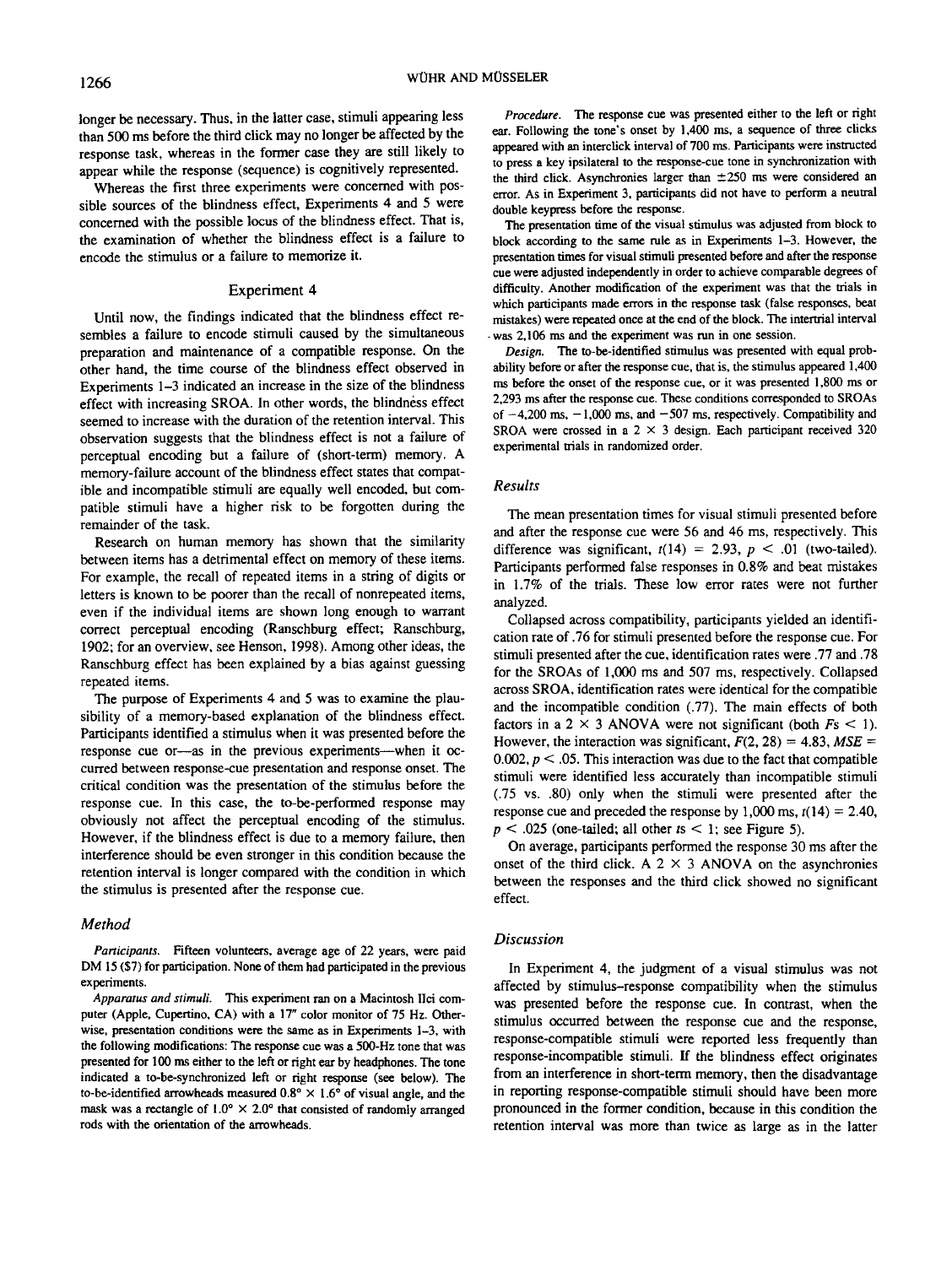

*Figure* 5. Mean identifieation probabilities for response-eompatible and response-incompatible stimuli in Experiment 4 ( $N = 15$ ; error bars are standard errors between participants). A left- or right-pointing arrow was presented with equal probability either before the response eue (about 1,200 observations per data point) or between the eue and a timed response (about 600 observations per data point). No double keypress bad to be performed. Chance level is .5.  $C =$  response cue;  $R =$  left or right response;  $S =$  masked left- or right-pointing arrow.

eondition. Thus, the results suggest that the blindness effeet is more likely a failure to encode response-compatible stimuli than a failure to memorize them.

On the other hand, the blindness effect for stimuli presented between the response cue and the response was restricted to an SROA of  $-1,000$  ms, that is, no blindness effect was observed for an SROA of  $-507$  ms. In addition, the blindness effect observed with the SROA of  $-1,000$  ms was—although significant—rather small: only 5% compared with 17% and 15% in Experiments 1 and 3, respectively (for SROAs of  $-980$  ms). Therefore, we performed Experiment 5 to get eonverging evidenee for the results of Experiment 4.

## Experiment 5

The aim of Experiment 5 was to replicate the results of Experiment 4 and to extend the general seope of the findings. Therefore, the to-be-identified stimulus was again presented either before the response eue or between the response eue and the response. The prediction was that the blindness effect occurs only in the latter eondition. This result would suggest that the blindness effeet is a failure to perceptually encode response-compatible stimuli. In contrast to Experiments 1-4, the response task was no longer a timed-response task but a speeded reaetion-time task in response to a go signal. This change was designed to examine any peeuliarities in the results of the previous experiment(s) resulting from the use of the timed-response task.

#### *Method*

*Panicipants.* Sixteen volunteers, average age of 26 years. were paid DM 15 (\$7) for their participation. None of them had participated in any of the previous experiments.

*Apparatus and stimuli.* The apparatus and stimuli were identieal to Experiment 4. lnstead of three elieks, with whieh participants had to synehronize their response, only one beep was presented as a go signal.

*Procedure* and *design.* The response eue was a tone presented either to the left or to the right ear. After an interval of 1,506 rns. the go signal was presented binaurally. Participants were instructed to press the key ipsilateral to the response-cue tone on the occurrence of the go signal as quickly as possible. A reaction time larger than 1 s was considered an error.

The stimulus onset asynehronies (SOAs) between the go signal and the to-be-identified stimulus were  $-2,507$  ms,  $-1,000$  ms, and  $-507$  ms, respectively. The stimulus appeared I s before the onset of the response eue with the  $-2.507$ -ms SOA, and it appeared  $\frac{1}{2}$  s or 1 s after the onset of the response cue with the  $-1,000$  ms and  $-507$  ms SOAs, respectively. As in Experiment 4, the largest SOA oeeurred in 50% of the trials. whereas the two other SOAs had a probability of 25% eaeh. The entire experiment lasted between 75-90 min, including short breaks.

## *Results*

One participant was excJuded from the analysis beeause he violated the reaction time criterion ( $RT < 1$  s) in half of the trials (47% compared with 15%  $[SD = 14]$  of the whole sample). The identification rates of the remaining 15 participants increased with decreasing SOA between the go signal and the stimulus from .74  $(-2,507\text{-ms SOA})$  to  $.76$   $(-1,000\text{-ms SOA})$ , and finally to  $.81$  $(-507 - \text{ms SOA}), F(2, 28) = 10.34, MSE = 0.004, p < .001.$ More important, compatible stimuli were recognized less accurately than incompatible stimuli (.75 vs. .79),  $F(1, 14) = 7.18$ ,  $MSE = 0.005$ ,  $p < .05$ , and the disadvantage in the identification of eompatible stimuli was limited to stimuli presented after the response eue yielding a signifieant interaction of both faetors, *F(2,*  28) = 5.52,  $MSE = 0.003$ ,  $p < .01$  (cf. Figure 6). Planned eomparisons revealed only a signifieant blindness effect for stimuli presented  $-507$  ms before the go signal,  $t(14) = 4.49$ ,  $p < .001$ ( one-tailed).



*Figure 6.* Mean identification probabilities for response-compatible and response-incompatible stimuli in Experiment 5 ( $N = 15$ ; error bars are standard errors between participants). A left- or right-pointing arrow was presented with equal probability either before a response eue (about 1, 150 observations per data point) or between the eue and a go signal (about 550 observations per data point). No double keypress had to be performed. Chance level is .5. C = response cue;  $G = go$  signal; S = masked left- or right-pointing arrow.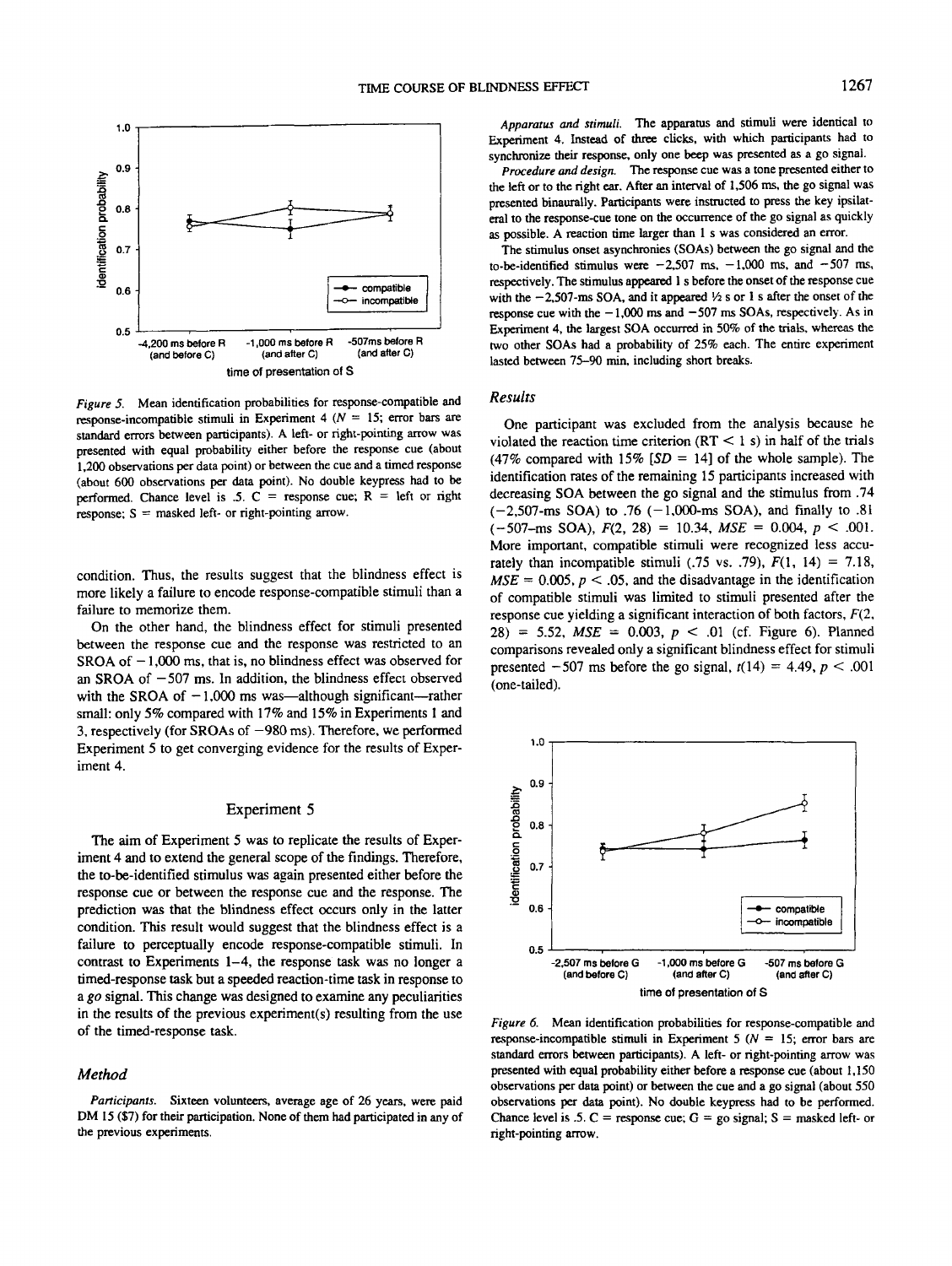The mean presentation times were 55 ms and 52 ms for stimuli presented before and after the response cue, respectively. This difference was not significant,  $t(14) = 1.48$ ,  $p > .10$  (two-tailed). False responses occurred in 0.9% of the trials, which were not further analyzed. Reaction times were too long in 13% of the trials. This latency error increased from 8% to 21% with decreasing SOA; that is, the more both tasks were performed in temporal neighborhood, the more latency errors were made,  $F(2, 28)$  = *10.57, MSE* = 145.17, *P* < .001. Mean reaction time was 492 rns. Latencies increased substantially with decreasing *SOA* between the go signal and the stimulus (405 ms, 478 ms, 594 ms),  $F(2, 1)$  $28$ ) = 57.26,  $MSE = 4,774.96, p < .001$ . This result was paralleled by the increase in latency errors with decreasing *SOA* mentioned above. Compatibility had no significant effect on reaction times.

#### *Discussion*

The results clearly replicated the major finding of Experiment 4. Again, the judgments of a stimulus preceding the response cue did not depend on stimulus-response compatibility. If, however, the stimulus appeared between the response cue and the response, compatible stimuli were again less frequently reported than incompatible stimuli. Together, the findings of Experiments 4 and 5 are strong evidence against the hypothesis that the blindness effect is due to some interference in short-term memory between sirnilar (compatible) items. Instead, they support the hypothesis that the blindness effect is a failure to perceptually encode responsecompatible stimuli.

One could argue, however, that the task of memorizing an arrow presented before the response cue is different from the task of identifying an arrow following the response cue in that the sequence of the to-be-memorized events is reversed (stimulusresponse in the first case, response-stimulus in the second case). This might be critical because the Ranschburg effect is more likely to affect the second instance of two repeated items (e.g., Jahnke, 1969). When the arrow precedes the tone, however, participants have to interchange the relative positions of the two items in short-term memory in order to respond in the correct order. Thus, the arrow would again be the second instance of the repeated items in memory.

## General Discussion

The present study rests on the assumption of common perception-action codes that are involved both in the perception of stimuli and in the control of actions. Under this assumption, the preparation or execution of a response can be expected to affect the processing of a (compatible) stimulus that shares a feature with the response. Indeed, the execution of a left- or right-side keypress response impaired the identification of a simultaneously presented response-compatible arrow as compared with the identification of an incompatible stimulus. The main purpose of this article was to assess the temporal conditions under which this blindness to response-compatible stimuli does occur, and, on the basis of the results, to evaluate different explanations of the phenomenon.

Experiments 1 and 2 revealed that the identification of a response-compatible stimulus was impaired when it was briefly presented at different points in time between the presentation of a response cue and the timed onset of the response. However, the blindness effect disappeared as soon as the response was executed. The observation that the blindness effect occurred for a period of nearly 2 s before response onset argues against our original refractory explanation of the blindness effect (Müsseler & Hommel, 1997a). According to our original explanation, the blindness effect is the result of abrief insensitivity of perception-action codes that only occurs during the execution phase of a response.

Experiment 3 tested two alternative explanations. According to the inhibition explanation, the blindness effect critically depends on the neutral double keypress or, more precisely, on the need to inhibit the critical response until the execution of the double keypress. The double keypress preceded the response in Experiments 1 and 2, as weil as in all previous experiments on the blindness effect. In contrast, according to the occupation explanation, it is not the inhibition of perception-action codes that interferes with the processing of a stimulus but, rather, the occupation of these codes by processes that prepare or maintain a response in memory. In panicular, the occupation explanation states that the integration of a set of activated perception-action codes, which is established to represent a response, makes these codes less available for other processes. Thus, when a specific code is occupied by the representation of a response, perceptual processing of a response-compatible stimulus is assumed to be impaired (cf. Hommel et al., in press). Whereas the inhibition account predicts that the blindness effect disappears when the double keypress is ornitted from the task, the occupation account predicts that the blindness effect should nevertheless occur. Consistent with the latter, in Experiment 3, we observed the blindness effect without a double keypress in the response task.

Finally, Experiments 4 and 5 investigated whether the blindness effect arises at the level of perceptual encoding or in short-term memory. In other words, it was tested whether the preparation of a response interferes with the encoding of a compatible stimulus or whether it interferes with memorizing a compatible stimulus. Therefore, in Experiments 4 and 5, a visual stimulus was not only presented between the response cue and the response but also before the response cue. In the latter case, the preparation of the response cannot affect the perceptual encoding of the stimulus, it can only interfere with the retention of the stimulus. In both experiments, however, a blindness effect was only observed for stimuli appearing between the response cue and the response, suggesting that the blindness effect arises at the stage of perceptual encoding.

In summary, the results of the present experiments support the notion that the occupation of cognitive perception-action codes, because of their integration into a representation of the response, makes them less available for perceptual processing and, thus, impairs the encoding of response-compatible stimuli. However, it might be necessary to justify why we dismiss the concept of code inhibition and prefer the concept of code occupation. From a functional point of view, there is an important difference between an inhibited code and an occupied code. An inhibited code is-by definition-not active and, thus, cannot be used by any cognitive process(es). In contrast to this definition, an occupied code is an active code that is integrated with other active codes and, therefore, it cannot be used by another cognitive process. In our view, the concept of code occupation is weIl suited to explain the present findings as weIl as the findings of other dual-task experiments.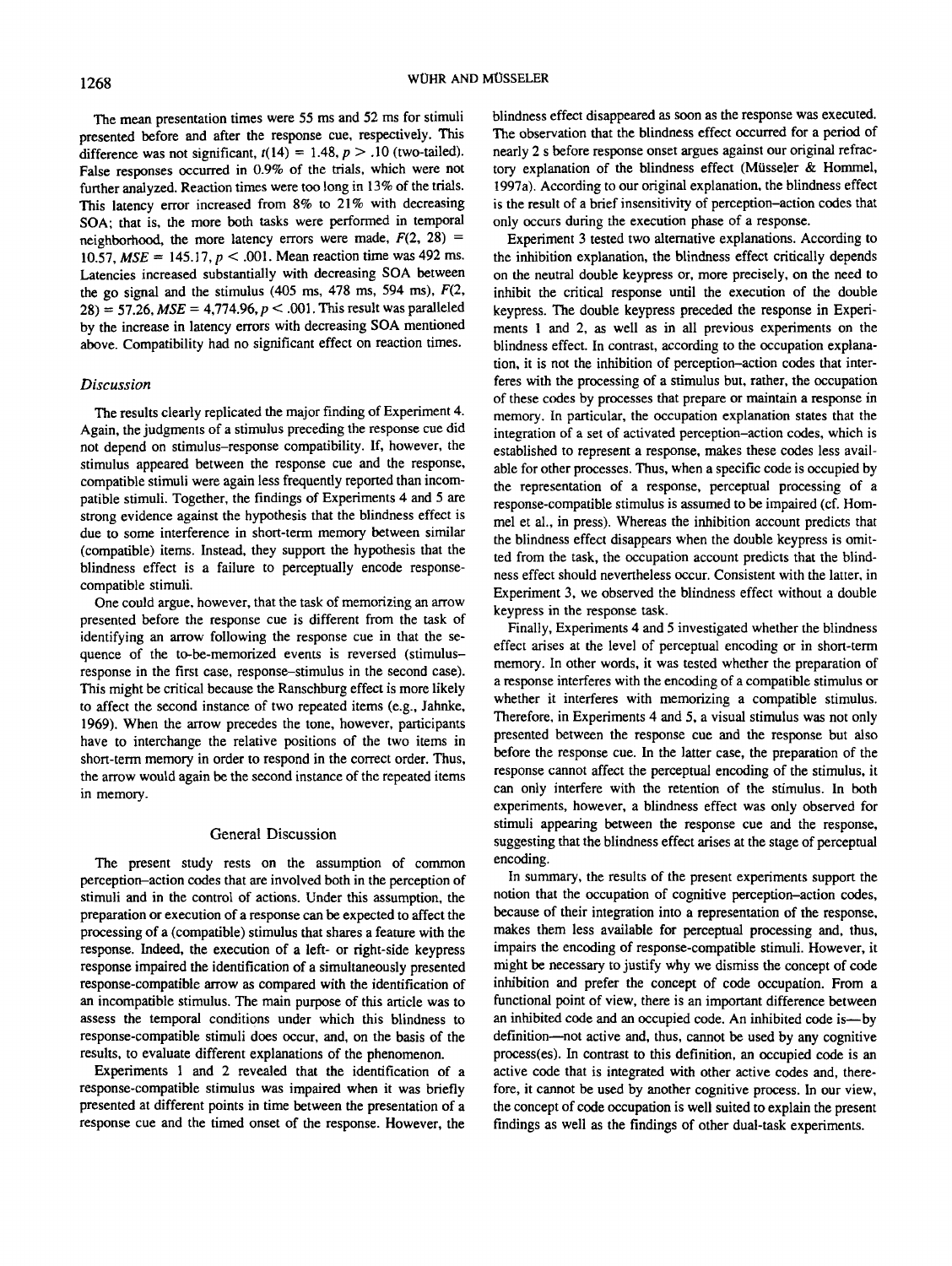In the task used in the experiments of this study, participants do have to inhibit the execution of the response until the presentation of a go signal. At the same time, however, the participants also have to maintain the cognitive representation of the response (an action plan) active. In other words, while the participants maintain an active cognitive representation of the response, they prevent this action plan from gaining control over the motor system until the go signal appears. Thus, in our view, not the inhibited motor response but, rather, the active cognitive representation of the response (i.e., a set of integrated perception-action codes) interferes with the perception of a compatible stimulus.

The same explanation applies to the dual-task experiments of Stoet and Hommel (1999), in which the participants had to maintain an already prepared Response A active while they had to perform a second Response B. It was observed that Response B was slower when it was compatible with the already prepared Response A than when it was incompatible. In addition, in the dual-task experiments of Wühr and Müsseler (in press; see also, Müsseler & Wühr, in press; Wühr, 2000), participants had to perform the response immediately on the presentation of the response cue. Thus, when the response cue occurred, participants had to activate the corresponding response and to execute it right away, but nevertheless, a blindness effect was observed.

The blindness effect seems to be inconsistent with recent observations reported by Craighero, Fadiga, Rizzolatti, and Umiltà (1999). These authors had participants prepare a grasping movement to a bar rotated 45° to the left or right. The execution of the movement was signaled by the picture of a bar that served as a go signal. Although the orientation of the go signal was irrelevant to the task, movements were started more quickly if the orientation of the go signal was compatible with the planned action, that is, if it matched the orientation of the to-be-grasped bar. In one experiment, participants had to grasp the object only in two thirds of the trials, whereas they had to press a key with the foot in the remaining trials. Nevertheless, keypresses with the foot were faster when the go signal was compatible with the prepared-but now to-be-inhibited-grasping response. This observation led Craighero et al. to conclude that the prepared response facilitated the processing of the congruent go signal, and not vice versa. This conclusion seems to be at odds with the conclusion that was drawn from the blindness effect.

However, there are important differences between the task used by Craighero et al. (1999) and the task used to investigate the blindness effect. Most important, in the Craighero et al. study, participants only had to detect the go signal (or to discriminate between two rather dissimilar stimuli). According to our account, however, the occupation of an active code, due to its integration into an action plan, does not mean that this code cannot be activated further. The occupation of a code only interferes with attempts to integrate the same code into a second representation. However, such an attempt was not necessary in the Craighero et al. study because the go signal only had to be detected, but it did not have to be reported later on. Accordingly, our explanation of the Craighero et al. results is that the pre-activation of perceptionaction codes, because of the preparation of the grasping response, helped to detect some features of the go signal. Of course, this interpretation needs empirical validation and future research is needed to further specify the mechanisms, which operate on the shared perception-action codes.

Another difference between the motor-visual facilitation effect reported by Craighero et al. (1999) and the blindness effect is that the former effect was found in reaction times, whereas the latter effect was observed in the accuracy of unspeeded perceptual judgments. There is evidence that similar experimental conditions can differentially affect the reaction time of speeded responses and the accuracy of unspeeded judgments. On the one hand, B. A. Eriksen and C. W. Eriksen (1974) observed that speeded responses to a target stimulus were facilitated by the presentation of identical (i.e .. compatible) stimuli that flanked the target stimulus. On the other hand, Bjork and Murray (1977) observed that the unspeeded judgment of a target stimulus was impaired by the presence of an identical distractor stimulus in a masked display. These observa tions led Santee and Egeth (1982) to conclude that accuracy and reaction time are not (always) converging measures of the same processes. In particular, they argued that accuracy appears to be more sensitive to interactions between perceptual processes under constrained viewing conditions. whereas RT appears to be more sensitive to interactions between response-related processes under constrained and unconstrained viewing conditions.

To conclude. a feature overlap between two stimuli or between two tasks cannot always be expected to affect accuracy and reaction times in the same way, even under seemingly similar experimental conditions. Rather. the given task demands need to be carefully analyzed in order to improve our understanding of how the feature overlap between two tasks can affect the perception of stimuli and the control of actions.

### References

- Armstrong, I. T., & Mewhort, D. J. K. (1995). Repetition deficit in rapid-serial-visual-presentation displays: Encoding failure or retrieval failure? *Journal of Experimental Psychology: Human Perception and Performance.* 21. 1044-1052.
- Arnell, K., & Duncan, J. (1998, November). Substantial interference *between response selection and stimulus encoding.* Poster presented at the 39th annual meeting of the Psychonomic Society, Dallas, TX.
- Bavelier. D., & Potter. M. C. (1992). Visual and phonological codes in repetition blindness. *Journal of Experimental Psychology: Human Perception and Performance.* 18. 134-147.
- Bjork. E. L.. & Murray. *l.* T. (1977). On the nature of input channels in visual processing. *Psychological Review,* 84, 472-484.
- Craighero, L., Fadiga, L., Rizzolatti, G., & Umiltà, C. (1999). Action for perception: A motor-visual attentional effect. *Journal of Experimental Psychology: Human Perception and Performance,* 25. 1673-1692.
- De Jong, R. (1993). Multiple bottlenecks in overlapping task performance. *Journal of Experimental Psychology: Human Perception and Performance,* 19, 965-989.
- De Jong, R., & Sweet, J. B. (1994). Preparatory strategies in overlappingtask perfonnance. *Perceplion* & *Psychophysics,* 55, 142-151.
- Dell'Acqua, R., Turatto, M., & Jolicœur, P. (in press). Cross-modal attentional deficits in processing tactile stimulation. *Perception* & *Psychophysics.*
- Eriksen, B. A., & Eriksen, C. W. (1974). Effects of noise letters upon the identification of a target letter in a nonsearch task. *Perception* & *Psychophysics,* 16, 143-149.
- Estes. W. K. (1972). An associative basis for coding and organization in memory. In A. W. Melton & E. Manin (Eds.). *Coding processes in human memory* (pp. 161-190). Washington, DC: Winston.
- Fraisse, P. (1978). Time and rhythm perception. In E. C. Carterette & P. Friedrnan (Eds.), *Handbook of perception* (Vol. 8, pp. 203-254). New York: Academic Press.